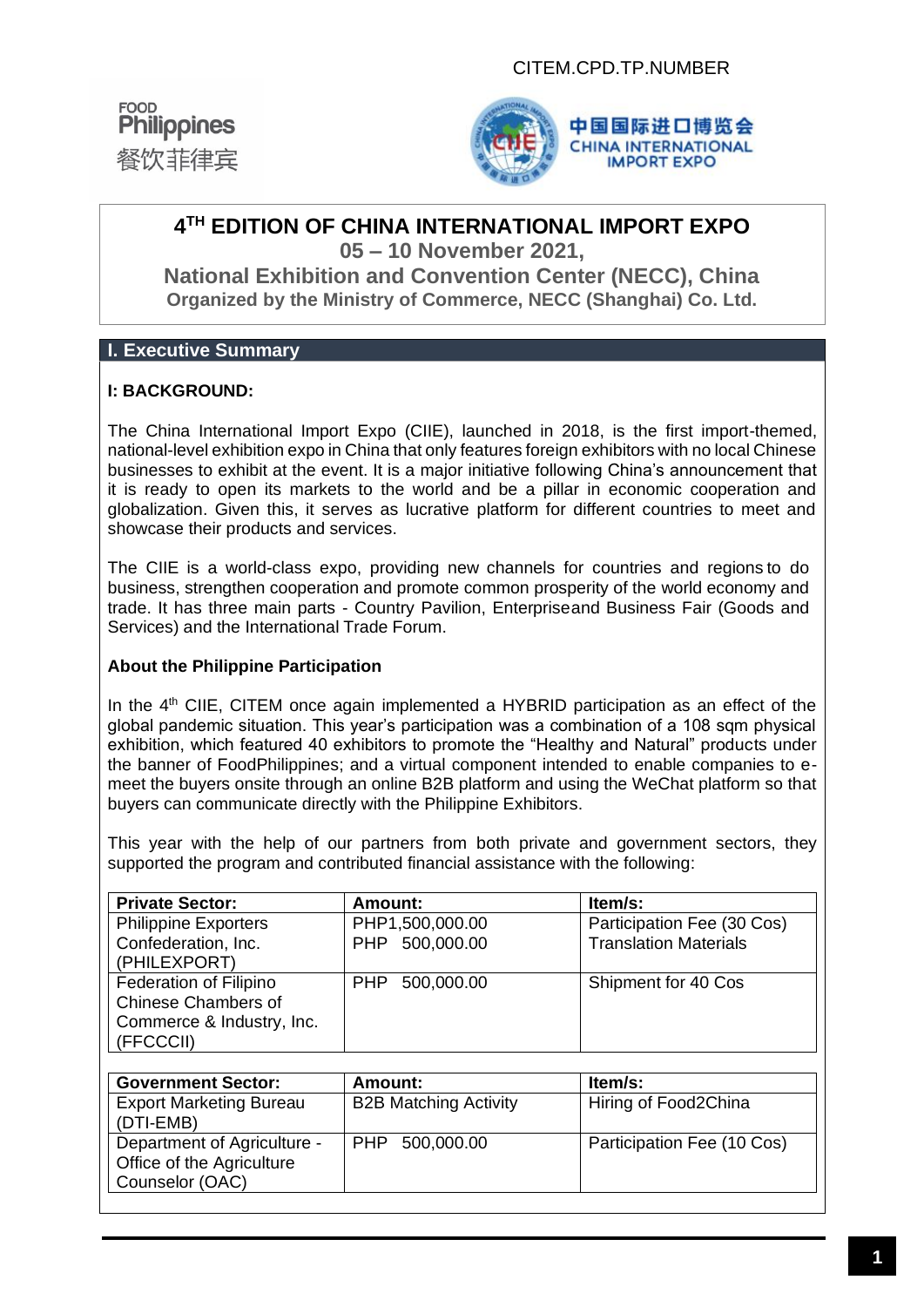The Philippine Department of Tourism (PDOT) in Shanghai also provided support in terms of promoting Philippine culture and heritage through providing cultural performers, and various promotional materials that showcased the best tourism spots in the Philippines. The Consulate General of the Philippines in Shanghai (PCG Shanghai) on the other hand, provided the muchneeded support in staging all CIIE related activities in Shanghai, as well as leading the official government delegation through the participation of both the Philippine's Ambassador to China – Ambassador Jose Santiago Sta. Romana, and the Consul General of the PCG Shanghai – Consul General Josel Ignacio.

Along with the onsite food sampling for the whole 6-day event, a pavilion design collaboration with Liwayway China (OISHI), was established to create stronger impact in country brand promotion, complemented with more interactive games, promotions, and activities for visitors to both pavilions. This year's theme highlighted our deep and long running "PH-China" relations through the years, with the Oishi booth showcasing a historical "Binondo and Intramuros" style design, and the Philippine pavilion complementing with a more modern, and up-to-date setup.

# *ONLINE 3D PAVILION SHOWCASE*

This year another component was introduced and launched to aim and showcase participating countries in building a standard digital showroom through the advanced 3D modeling technology. The 3D country pavilion component was staged on the official website of the CIIE. Each participating country showcased their local companies, rich culture, tourism, economic growth, and also the comprehensive national images of their choice.